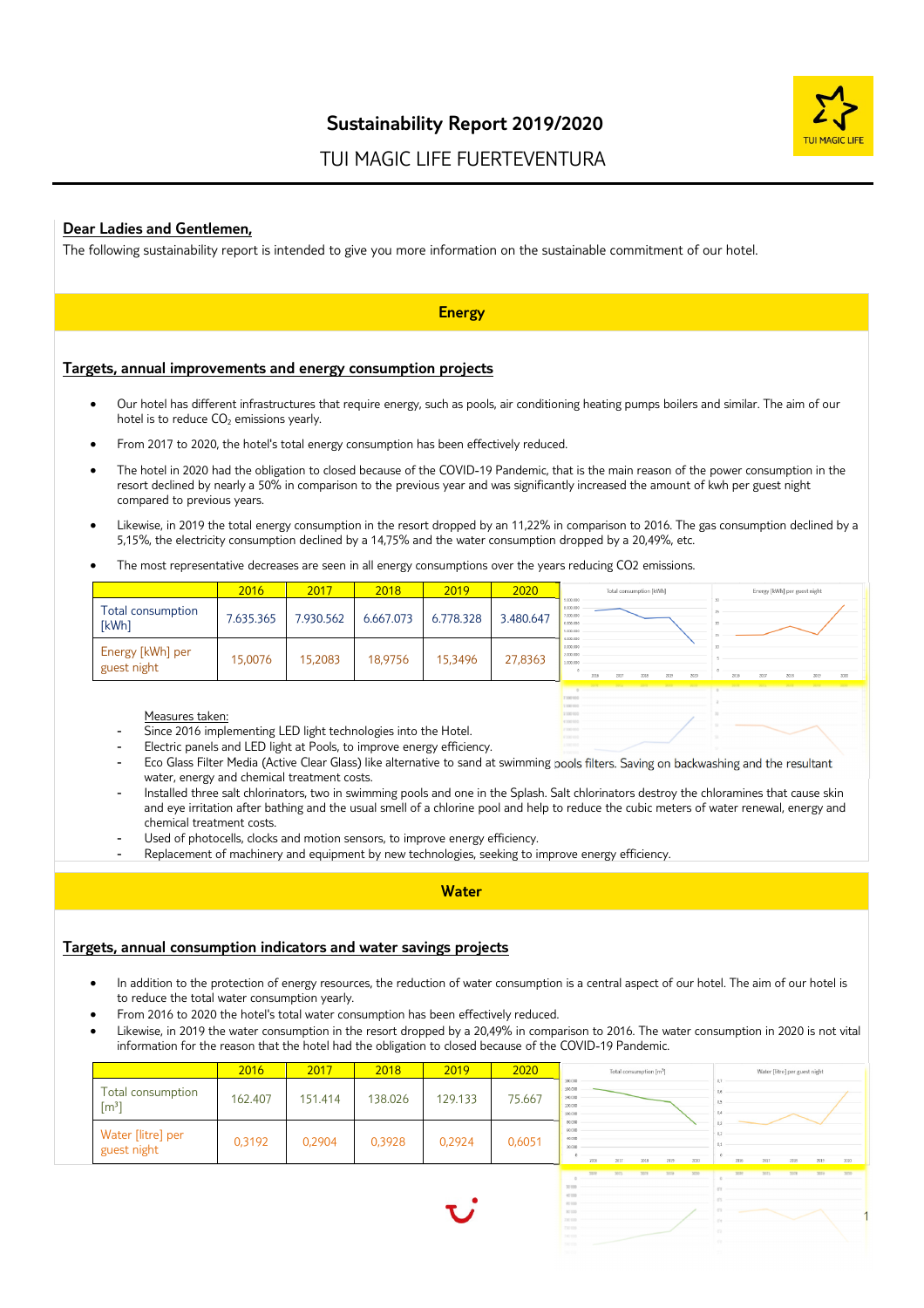

# TUI MAGIC LIFE FUERTEVENTURA

#### Measures taken:

- Pipes are regularly checked for leakage
- Since 2012 flow restrictions have been installed in all rooms and working areas
- Use of drip irrigation in the garden
- Eco Glass Filter Media (Active Clear Glass) like alternative to sand at swimming pools filters. Saving on backwashing and the resultant water, energy and chemical treatment costs
- Installed three salt chlorinators, two in swimming pools and one in the Splash. Salt chlorinators destroy the chloramines that cause skin and eye irritation after bathing and the usual smell of a chlorine pool and help to reduce the cubic meters of water renewal, energy and chemical treatment costs.

#### **Waste**

#### **Targets, annual waste generation indicators and waste savings projects**

- With 0,3793 kg of waste per guest night, we are able to significantly reduce the amount compared to previous years. It is important for us to further reduce these in the coming years.
- Likewise, from 2016 to 2020, our hotel has effectively reduced the amount of waste, based on waste indicators for recycling; such as paper and cardboard, plastic, glass, etc.

|                               | 2016   | 2017   | 2018   | 2019   | 2020   | Total waste [TN]<br>Waste [kg] per guest night                               |
|-------------------------------|--------|--------|--------|--------|--------|------------------------------------------------------------------------------|
| Total waste [TN]              | 150,58 | 143,16 | 138,18 | 143,80 | 47,43  |                                                                              |
| Waste [kg] per guest<br>night | 0,2960 | 0,2745 | 0,3933 | 0,3256 | 0.3793 | 2016<br>2020<br>2018<br>2019<br>2017<br>2018<br>2019<br>2016<br>2017<br>2020 |
|                               |        |        |        |        |        | 1998. 2011 1010 2013 2020 10:00 2013 2013 2013 2013 2013                     |

#### Measures taken:

- Sensitise the guests to separate waste
- Regular training of employees for proper waste separation
- Recyclables, such as paper and cardboard, plastic, glass, etc. are collected by certified companies
- Implemented a "Plastic Reduction Guidelines for Hotels"

#### **Employees**

#### **Targets, Laboral projects and measures to promote employees.**

- High job satisfaction is an important goal for our hotel. This requires a fair payment and a balanced work-life balance for all employees.
- Conversion of temporary into permanent labour contracts, 24 employees in 2017, 23 employees in 2018, 7 employees in 2019 and 2 further employees in 2020
- Internal promotion, 8 employees in 2017, 15 employees in 2018, 6 employees in 2019 and 4 employees in 2020
- Hiring (men/women); In 2017, the percentages shown 56.94% men / 43.06% women. In 2018 the figures shown 60.37% men / 39.63% women. In 2019, the percentage showed 54,32% men / 45,68% women, whereas in 2020 the figures show 52,47% men / 47,53% women
- Recruitment of local staff. The 41.35% of the employees are from the Canary Islands, with a 68,06% of the employees coming from the mainland in Spain. The 31.94% of the staff is foreign.
- Contribution to the professional development under a traineeship scheme, in collaboration with different educational entities. 6 trainees in 2017, 5 trainees in 2018, 1 trainee in 2019 and 1 trainee in 2020

#### Measures taken:

- Respect for the human and labour rights. Non-discrimination and equality.
- Rights and obligations. Compliance with the Labour Regulations.
- Professional development and continuing training
- Occupational Health & Safety
- Freedom of association and representation
- Training and education programs for employees
- Survey regarding the employee satisfaction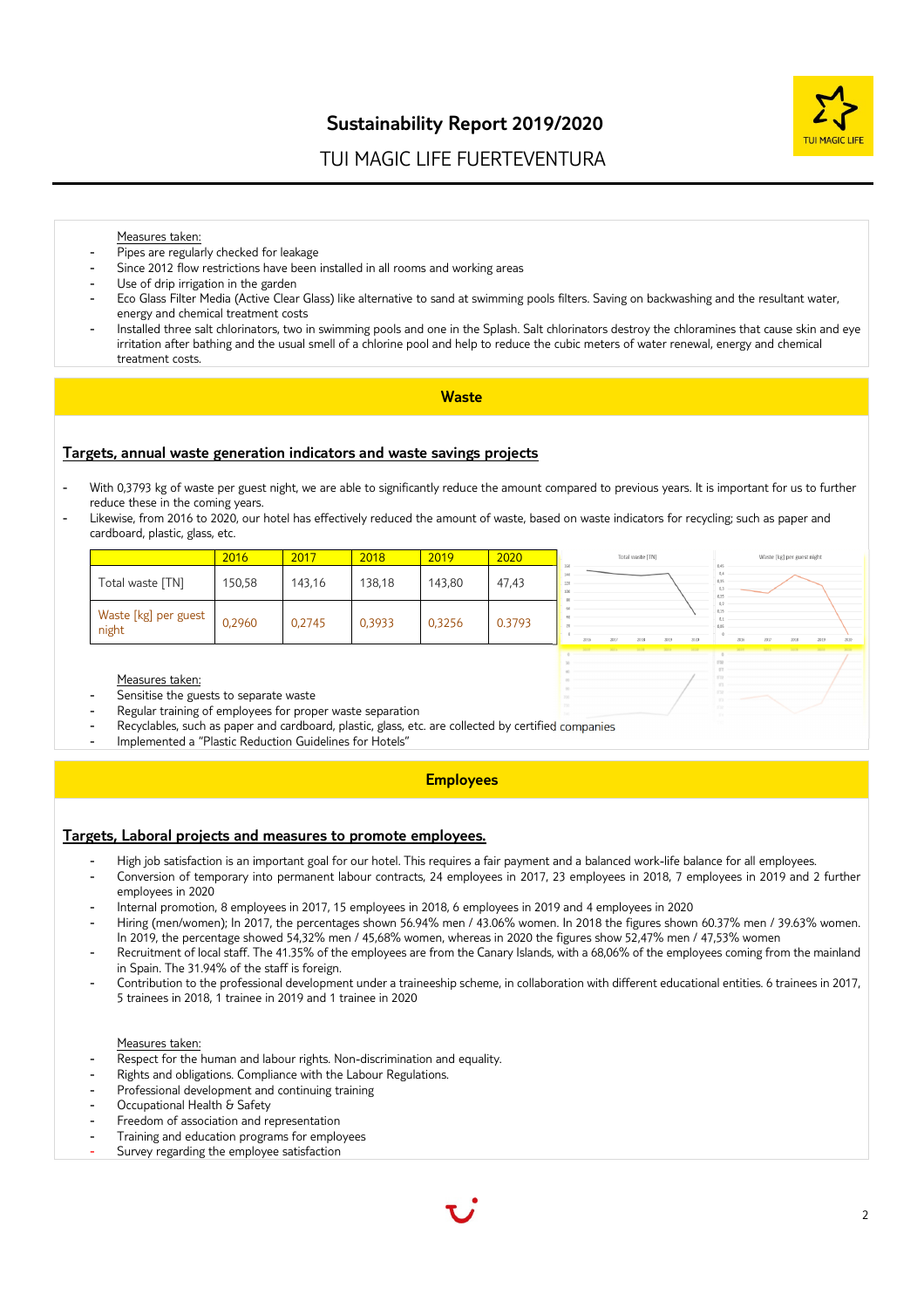

# TUI MAGIC LIFE FUERTEVENTURA

#### **Procurement**

### **Targets and measures of the hotel with regard to purchasing and suppliers**

One of the main goals of our hotel is to strengthen the local economy. Here, we have set ourselves the goal to prefer the purchasing of environmentally friendly and regional products. 90% of our food comes from the region, following an incremental trend that, at the end of year 2020, showed with this increase the right way followed by the organization in the previous years. Moreover, we maintain intensive contact with our suppliers.

#### Measures taken:

- The resort's policy aims to use, insofar as it is possible, products and services provided by suppliers that comply with the resort's sustainability policies, also favouring those that cause a lower impact on the environment. The reduction of transport-related pollution is also a major aspect that is considered and that determines the selection of the local suppliers to the extent possible
- Focus on sustainable and environmentally friendly products from the region
- Regular exchange with our main suppliers

### **Our guests**

- The guests can ask questions about sustainability issues to the Environmental Manager,
- The information given to guests and clients, either directly in the rooms or through the info channel TV, the website, etc.
- The guests can take part in Handicrafts Workshop and Cleaning Action to Raise Environmental Awareness
- The guests can report possible observations and give feedback at the web site or direct to the Environmental Manager
- A sound nature as well as a pleasant environment are one of our concerns, also with regards to our guests. On request, discussions between guests and sustainability managers are possible at any time to explain or answer questions about sustainability.
- Our guests are always invited to participate in some of our environmental and sustainability activities, such as Beach-Clean Ups, etc. Notifications can be found in the rooms as well as in the lobby or at the reception.
- We communicate our activities locally via different channels, App, brochures, notice-boards etc.

### **Our Engagement**

### **Projects and initiatives how the hotel is supporting locale and international organizations,**

The collaboration actions listed below have been performed with the following local entities:

Initiatives and programmes to support the Community.

| <b>ENTITY</b>                           | <b>SOCIAL GROUP /</b><br><b>PROGRAMME</b>              | <b>ACTION</b>                                                                                                                                                                                                                                                                        | <b>AREA - DATES</b> |
|-----------------------------------------|--------------------------------------------------------|--------------------------------------------------------------------------------------------------------------------------------------------------------------------------------------------------------------------------------------------------------------------------------------|---------------------|
| FUNDACIÓN SEUR                          | "Tapones para una nueva vida"<br>(Caps for a New Life) | By collecting caps to be recycled, we helped children with no financial<br>resources to gain access to medical treatment or to orthopaedic devices to<br>improve their quality of life.                                                                                              | <b>SINCE 2014</b>   |
| TWINKLE TRUST ANIMAL AID                | "El Capitán/<br>Animal-project.de"                     | Collaboration with a non-profit association that takes care of street cats in<br>Fuerteventura, especially in the tourism areas. The Royal Society for the<br>Prevention of Cruelty to Animals (RSPCA) is also a member of the World<br>Society for the Protection of Animals (WSPA) | <b>SINCE 2007</b>   |
| WINDSURFING &<br>KITEBOARDING WORLD CUP | WINDSURFING &<br>KITEBOARDING WORLD CUP                | Collaboration with the WINDSURFING & KITEBOARDING WORLD CUP                                                                                                                                                                                                                          | YEARLY              |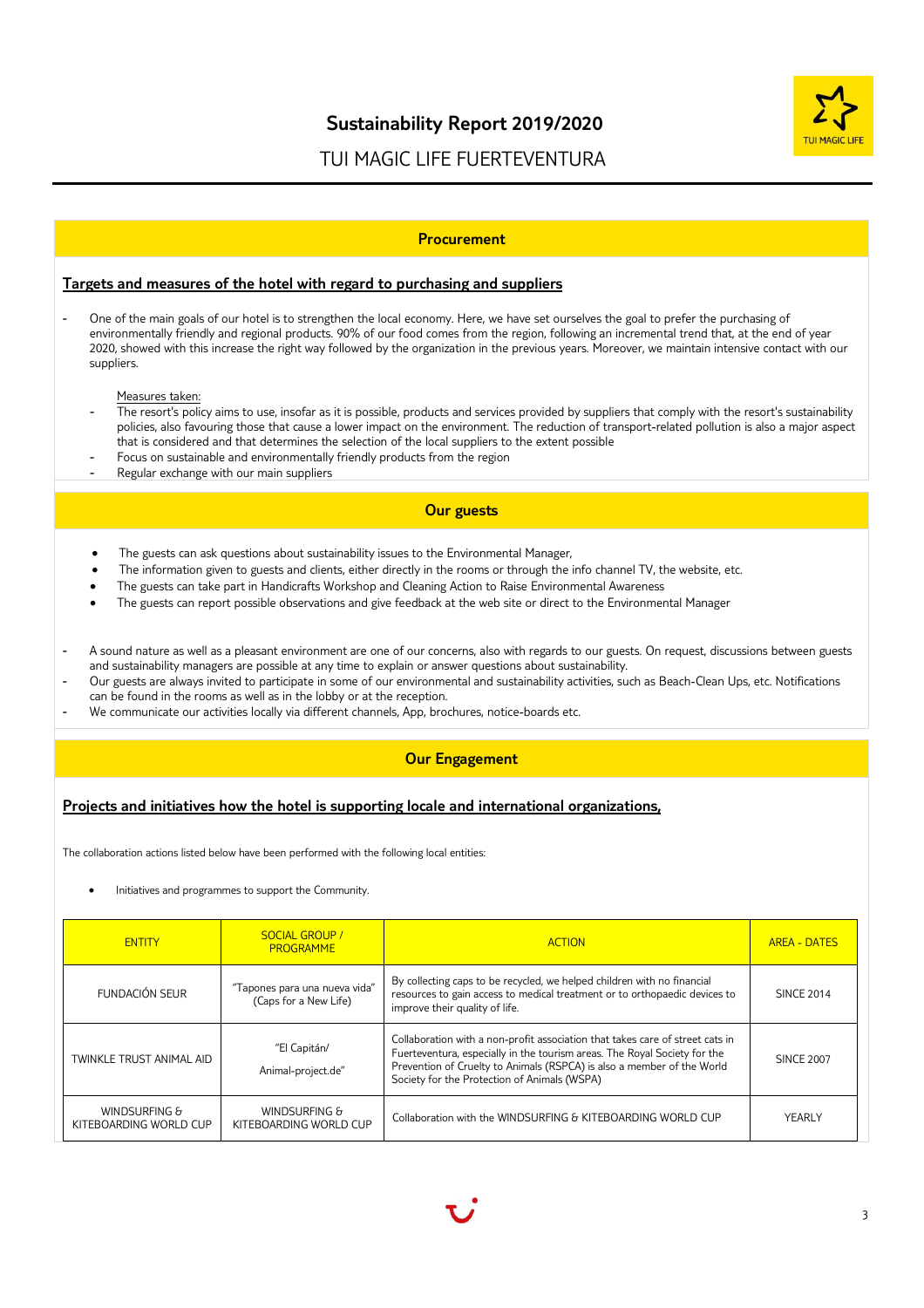

# **Sustainability Report 2019/2020**

# TUI MAGIC LIFE FUERTEVENTURA

| <b>ISLAND GOVERNMENT OF</b><br>FUERTEVENTURA AND<br>COUNCIL OF PÁJARA | "Collaboration and<br>Participation" | We collaborated and participated in the events and festivities organised by<br>the Government of the Island of Fuerteventura (Cabildo) and the Council<br>of Pájara and supported the environmental campaigns led by these<br>institutions                                                                 | YEARLY            |
|-----------------------------------------------------------------------|--------------------------------------|------------------------------------------------------------------------------------------------------------------------------------------------------------------------------------------------------------------------------------------------------------------------------------------------------------|-------------------|
| <b>LOCAL SPORTS</b><br>DEPARTMENT AND<br><b>SCHOOLS</b>               | "Donations"                          | Collaboration with the Community of Pájara, donating over 1,000 tennis<br>balls that were distributed as a social action in different children's sports<br>schools and schools                                                                                                                             | YEARLY            |
| <b>LOCAL SOCIAL AFFAIRS</b><br><b>DEPARTMENT</b>                      | "Donations"                          | Collaboration with the Community of Pájara, donating all the old chairs and<br>tables from our Mini Club                                                                                                                                                                                                   | <b>YEAR 2017</b>  |
| COUNCIL OF PÁJARA                                                     | "Donations"                          | Collaboration with the Pre-school and Primary Education School "CEIP<br>Cristóbal García Blairzy", donating 30 chairs and 15 tables, and with the<br>Nursery, donating 10 highchairs for babies.                                                                                                           | <b>YEAR 2018</b>  |
| COMMUNITY OF PÁJARA                                                   | "Donations"                          | Collaboration with the Community of Pájara, donating a large number of<br>chairs and pieces of furniture that were removed from the hotel after the<br>refurbishment to our employees and to inhabitants from this municipality.<br>This action was performed as a contribution to the social development. | <b>YEAR 2018</b>  |
| COUNCIL OF PÁJARA                                                     | "Donations"                          | Collaboration with the Community of Pájara, donating 500 chairs and 190<br>tables for community purposes as an action aimed at the social<br>development.                                                                                                                                                  | <b>YEAR 2018</b>  |
| COUNCIL OF TUINEJE                                                    | "Donations"                          | Collaboration with the Community of Tuineje, donating 500 chairs and 190<br>tables for community purposes as an action aimed at the social<br>development.                                                                                                                                                 | <b>YEAR 2018</b>  |
| "FUDENAS NORTH-SOUTH"<br>MOUNTAIN-BIKE RACING<br><b>EVENT</b>         | "Donations"                          | Collaboration with the different editions of Civic-Military Mountain Bike<br>Racing Event "FUDENAS", donating bottles of water. 3,000 registered<br>participants crossed the island of Fuerteventura in a north-south direction,<br>with a maximum height difference of 307 metres.                        | YEARLY            |
| YOUNG STUDENTS                                                        | "Traineeship"                        | "Contribution to the professional development of young students", hiring<br>them in our hotel under a traineeship scheme in collaboration with several<br>educational entities.                                                                                                                            | <b>SINCE 2010</b> |

Donations of accommodation and assignment of facilities

| <b>ENTITY</b>     | <b>SOCIAL GROUP /</b><br><b>PROGRAMME</b>                   | <b>ACTION</b>                                                                                                                                           | <b>AREA - DATES</b> |
|-------------------|-------------------------------------------------------------|---------------------------------------------------------------------------------------------------------------------------------------------------------|---------------------|
| TUI ONE SERVICE   | "Charity Day"                                               | Collaboration with the TUI Group to raise funds for several social-purpose<br>charities. Donation of 2 x two-night, all-inclusive stays for 2 pax each. | YEARLY              |
| COUNCIL OF PÁJARA | 24th Edition of the Cultural<br>Activities Week "LA CEBADA" | Collaboration with the local Culture Department, donating 2 x two-night all-<br>inclusive stays and 4 x one-night, all-inclusive stays for 2 pax each.  | 2018                |

### Biodiversity and Social Well-Being Project

| <b>ENTITY</b>        | <b>SOCIAL GROUP / PROGRAMME</b> | <b>ACTION</b>                                                                                                                                                                                                                                                                                                                                                                                                                                                                                                                                                                                              | <b>AREA - DATES</b> |
|----------------------|---------------------------------|------------------------------------------------------------------------------------------------------------------------------------------------------------------------------------------------------------------------------------------------------------------------------------------------------------------------------------------------------------------------------------------------------------------------------------------------------------------------------------------------------------------------------------------------------------------------------------------------------------|---------------------|
| <b>FUERTEVENTURA</b> | STAR GAZING (STARLIGHT)         | Declared a Starlight Reserve, Fuerteventura features some protected<br>natural areas that keep the natural lighting conditions and the sharpness of<br>the night sky intact. From the viewpoints, the sky of Fuerteventura can be<br>gazed with no light pollution.<br>www.starsbynight.es                                                                                                                                                                                                                                                                                                                 |                     |
| <b>FUERTEVENTURA</b> | <b>BIOSPHERE RESERVE</b>        | Declared a UNESCO Biosphere Reserve on the 26 <sup>th</sup> of May 2009,<br>Fuerteventura is a renown Sustainable Tourism destination, where the<br>preservation of the traditional values and activities coexist with the tourism<br>industry. It is a privileged spot where visitors can observe the volcanic<br>areas, with a wide range of world-class fossil samples and around 50 sites<br>of palaeontological interest. Fuerteventura is one of the largest deserts and<br>semidesert areas in the European Union, with over one hundred kilometres<br>of coastline, most of which is still virgin. |                     |